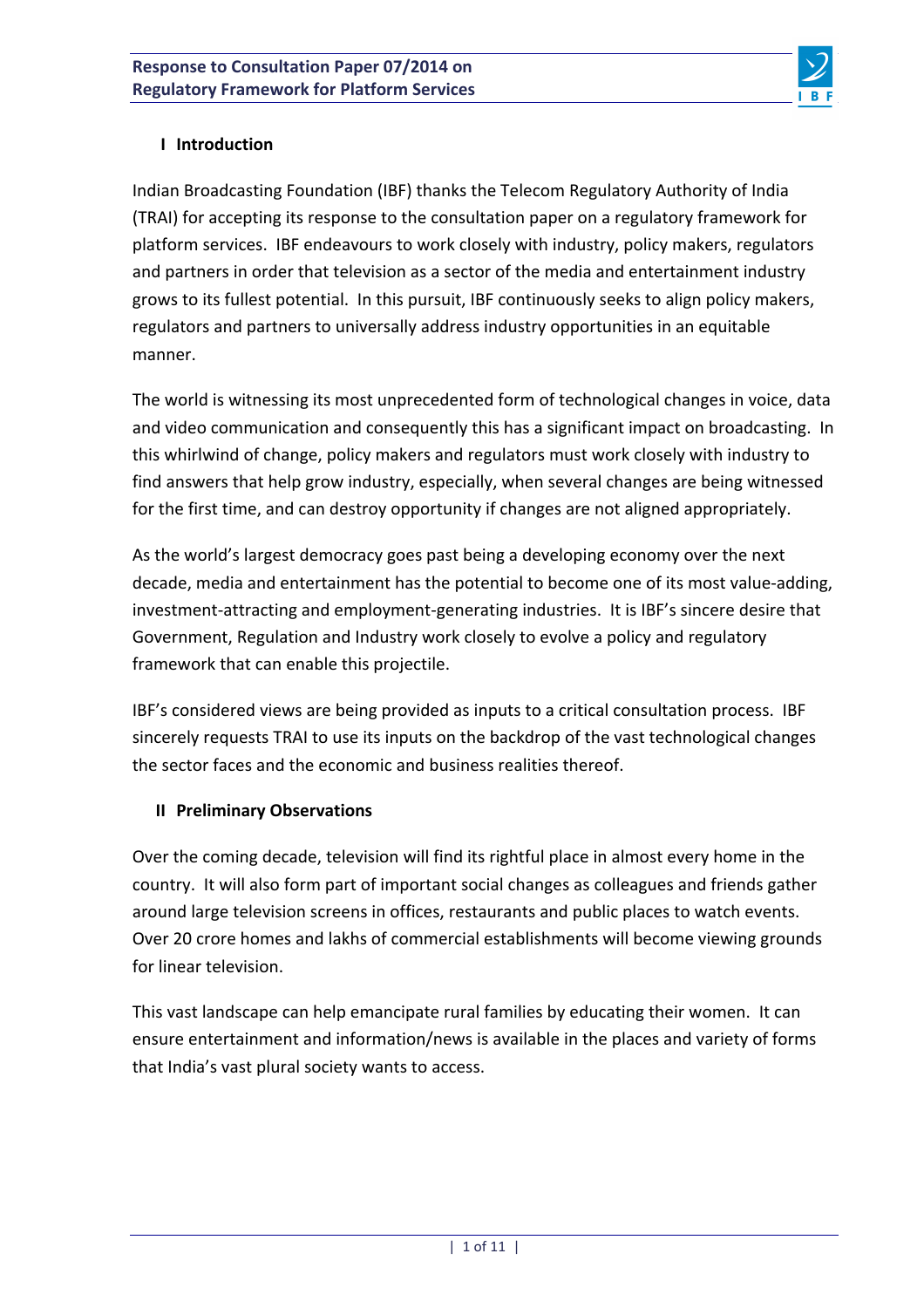

## **a) Equity**

Policy and regulation has to be equitable so that all participants are subject to the same set of laws. In the context of television broadcasting, it is accordingly important that all broadcasters in any format and all distributors of content in any format are subject to the same set of laws.

IBF is perplexed by the manner in which the Ministry of Information and Broadcasting (MIB) reference, and the said consultation paper consider legalising and regularising thousands of local channels broadcast by Distribution Platform Operators (DPOs) as an accomplished fact. Most questions elicit responses to "how" such a legitimising process can be completed. There is almost no reference to the fact that these channels have thus far existed under the radar of the law. As a consequence, no response is being elicited on "why" such a position ought to even be considered.

The perplexity is further exaggerated by the fundamental technological changes the world is undergoing in which the legitimisation of such channels makes them inherently capable of becoming national linear television offerings.

Contrast this with the excruciatingly long and arduous process broadcasters undergo to establish themselves as television content providers. The investments, the multiple screenings and approvals, the licensing and the compliances with the Cable Television Networks (Regulation) Act 1995 are all quite extensive. With one stroke, the consultation process is suggesting that what was under the radar thus far will now compete with what has taken two decades to establish and will be allowed to flourish by imposing significantly less legal restrictions on them.

IBF sincerely submits that policies, regulations and the law should apply equitably to all forms of broadcasting and any attempt to treat broadcast of any content differently will result in the economic erosion of an extremely important sector.

## **b) Roles**

Broadcasters have been investing in the creation of content for over two decades. As a result, over 650 channels offer ten genres of television programming to inform, entertain and educate television viewers. Most of this programming is available in about fifteen languages.

The world's largest democracy has comfortably accepted at least four platforms to distribute this content over – Multi-systems, Direct-to-Home, Head Ends in the Sky and Internet Provided television. These all coexist and while some are yet to establish substantive presence, their ubiquity is a competitive attempt in the making. The distribution of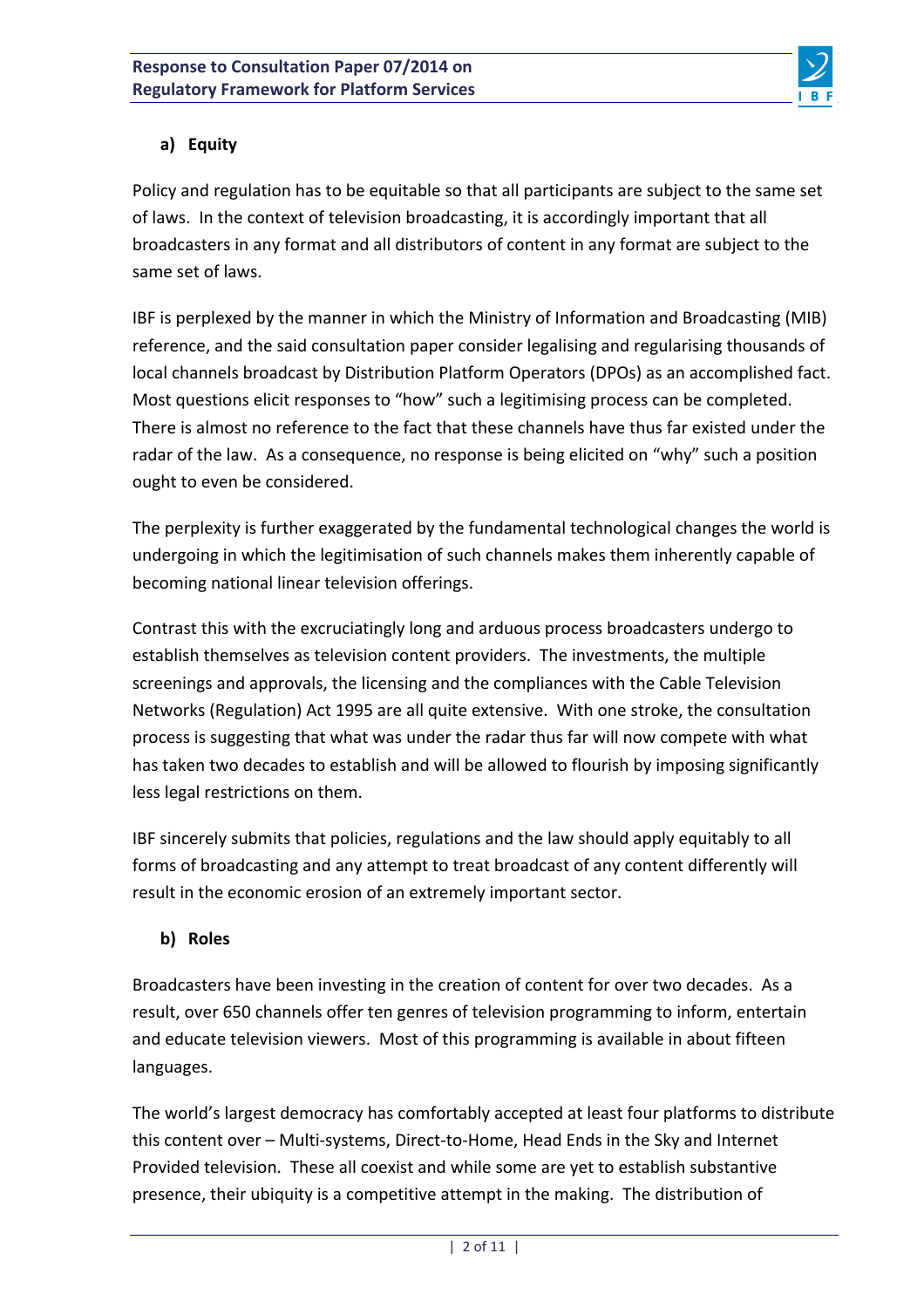

television programming is an important part of the television broadcasting value chain. Distribution faces several challenges as platforms become more flexible and newer technologies change the way distribution will unfold. At the same time, they offer tripleplay opportunity like never before. In view of these changes, it is extremely critical to ensure that distribution is focused on its success while broadcasting is focused on delivering ever-improving and differentiated content.

Accordingly, as has been recognised in the integration consultations, it is important for sector economics to distinguish and keep these two components of the value chain separate.

## **c) Sequence**

Policies and regulations work best when they are sequenced to impact industry growth in a positive manner. IBF seeks to ensure that the policies emanating from the Cable Television Networks (Regulation) Act 1995, regulations on the conduct of business, regulations on taxation, policies on investment and policies on creating jobs are aligned for the sector to continually thrive.

It is important that fundamental changes to the Cable and Satellite Act in light of an addressable digital television world, changes to taxation, changes to regulation all keep two determining parameters in perspective  $-$  the sequence in which policy and regulatory changes are made, and the manner in which they are cascaded to serve industry growth appropriately. Policies on distribution competition, ownership, foreign investment, taxation, licensing and the like need to align before something as important and radical as regulation of platform services is addressed.

IBF submits that while this consultation is critical, it needs to be appropriately preceded by changes in the Act, regulations thereof and the sequencing and transition that needs to be established before the answers to this consultation can help in ensuring both equity and role-clarity that will grow the sector to its fullest potential.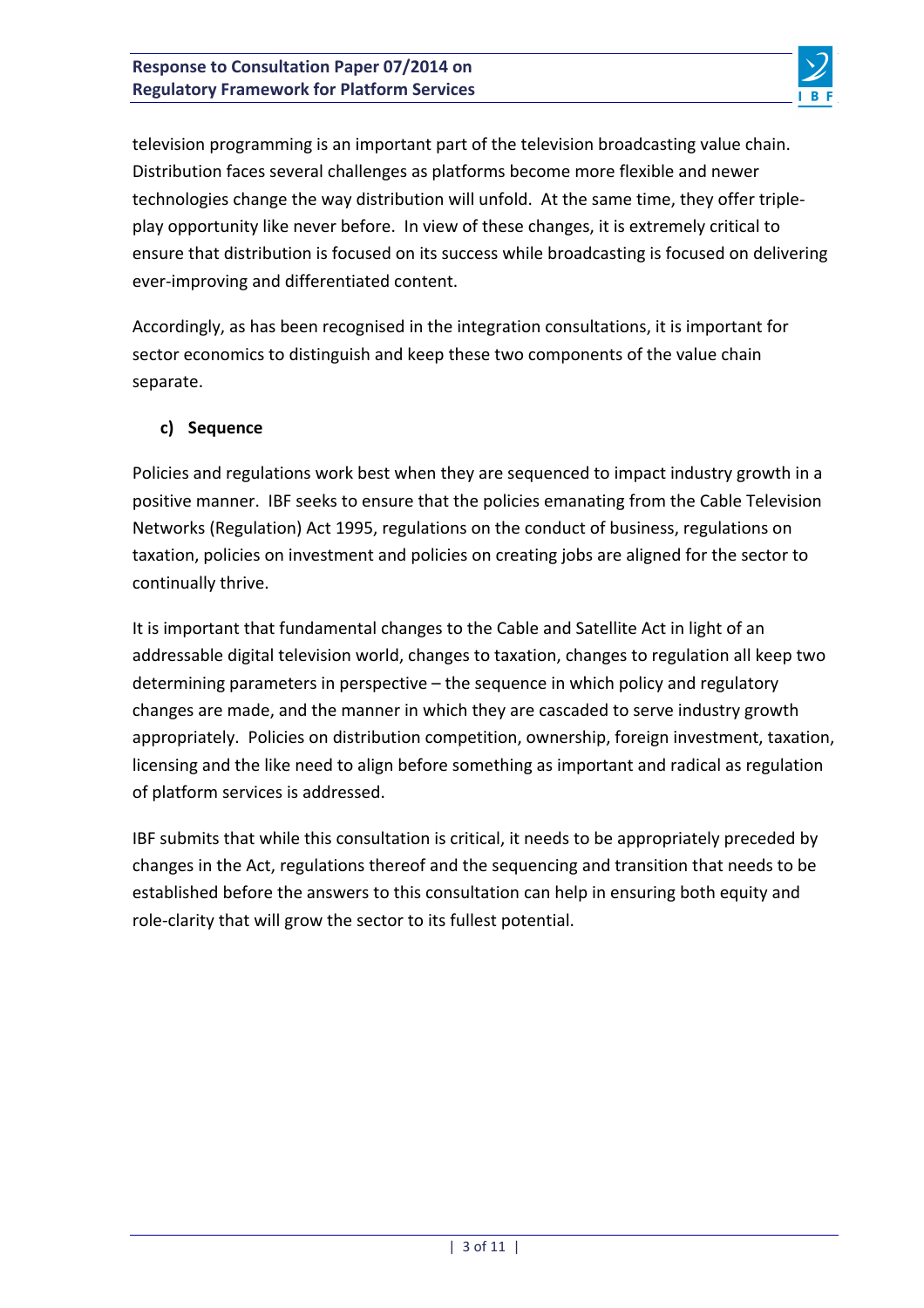

### **III** Views and opinions on the issues raised in the consultation paper

## **1 Do** you agree with the following definition for Platform Services (PS)? If not, please suggest an alternative definition:

"Platform services (PS) are programs transmitted by Distribution Platform Operators (DPOs) exclusively to their own subscribers and does not include Doordarshan channels and TV *channels permitted under downlinking guidelines."*

### **IBF View/Opinion:**

It is critical to maintain the distinguishable difference between broadcasting and distribution to ensure each of these components plays its role in growing television broadcasting.

Accordingly, DPOs should not be allowed to air any content to its subscribers that can compete with linear broadcasting programming. While we strongly believe that DPOs should accordingly be restricted severely to offer select non-linear broadcasting services, we also believe that if a DPO offers even non-linear broadcasting as a service, that DPO should be subjected to the same set of policies, regulations and laws that broadcasters have to comply with.

DPOs may offer select non-linear services based on the platform's interactivity and addressability features:

- The content offered and delivered should not comprise content on any linear channel.
- The content is not created by DPOs. The content may be procured from a third party as long as such content is offered only on a non-linear basis and cannot compete with the content provided by any linear channel.
- Such content cannot be procured "exclusively" by the DPO.
- Such content should be subject to the same censorship or self-regulatory boundaries that broadcast content would be subject to.
- DPOs should be comprehensively restricted from providing advertising spots on its nonlinear channels.
- Such non-linear channels cannot carry any news or current affairs programming as this could result in severe security issues.
- However, content necessary to help local citizens on education, job opportunity, weather, calamities/dealing with Acts-of-God situations can be non-exclusively provided by DPOs

TRAI should revisit the definition of a platform service basis these aspects.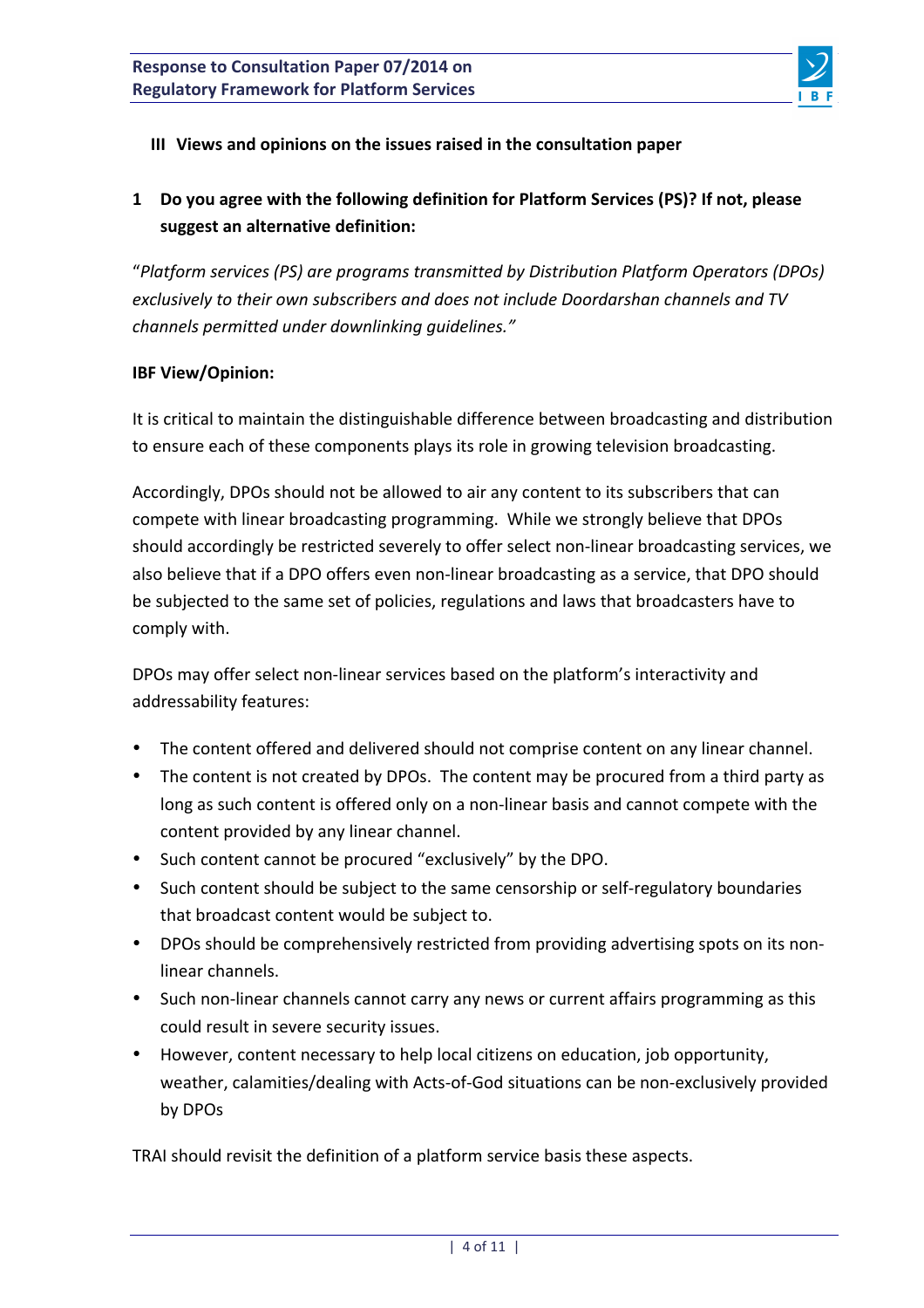

- 2 Kindly provide comments on the following aspects related to programs to be permitted **on PS channels:**
- **2.1 PS channels cannot transmit/include**
- **2.1.1** Any news and/or current affairs programs
- **2.1.2 Coverage of political events of any nature**
- **2.1.3** Any programme that is/has been transmitted by any Doordarshan channel or TV channel permitted under uplinking/downlinking guidelines, including serials and **reality shows**
- **2.1.4** International, National and State level sporting events/tournaments/games like **IPL, Ranji trophy, etc.**

### **IBF View/Opinion:**

We substantially agree with these points and re-iterate that any programming content provided by DPOs must be non-linear, cannot compete with linear-programming or broadcaster channel content and may be offered "on demand".

- **2.2 PS channels can transmit/include**
- **2.2.1 Movie/Video on demand**
- **2.2.2 Interactive games**
- **2.2.3** Coverage of local cultural events and festivals, traffic, weather, educational/ academic programmes (such as coaching classes), information regarding examinations, results, admissions, career counselling, availability of employment **opportunities, job placement**
- **2.2.4** Public announcements pertaining to civic amenities like electricity, water supply, **natural calamities, health alerts etc. as provided by the local administration**
- **2.2.5** Information pertaining to sporting events excluding live coverage
- **2.2.6** Live coverage of sporting events of local nature i.e. sporting events played by district level (and its sub-structure) teams and where no broadcasting rights are **required**

### **IBF View/Opinion:**

IBF reiterates that non-linear, on-demand services can be provided by DPOs on a nonexclusive basis as long as the content does not compete with linear television programming or channels. Accordingly, non-exclusively providing movies on demand, non-exclusively providing interactive games, non-exclusively providing coaching and education, and nonexclusively providing information local to the district or its sub-structure will be both, helpful and create that differentiation distributors may seek to provide. However, any content that competes with linear television programming or channels including local sporting events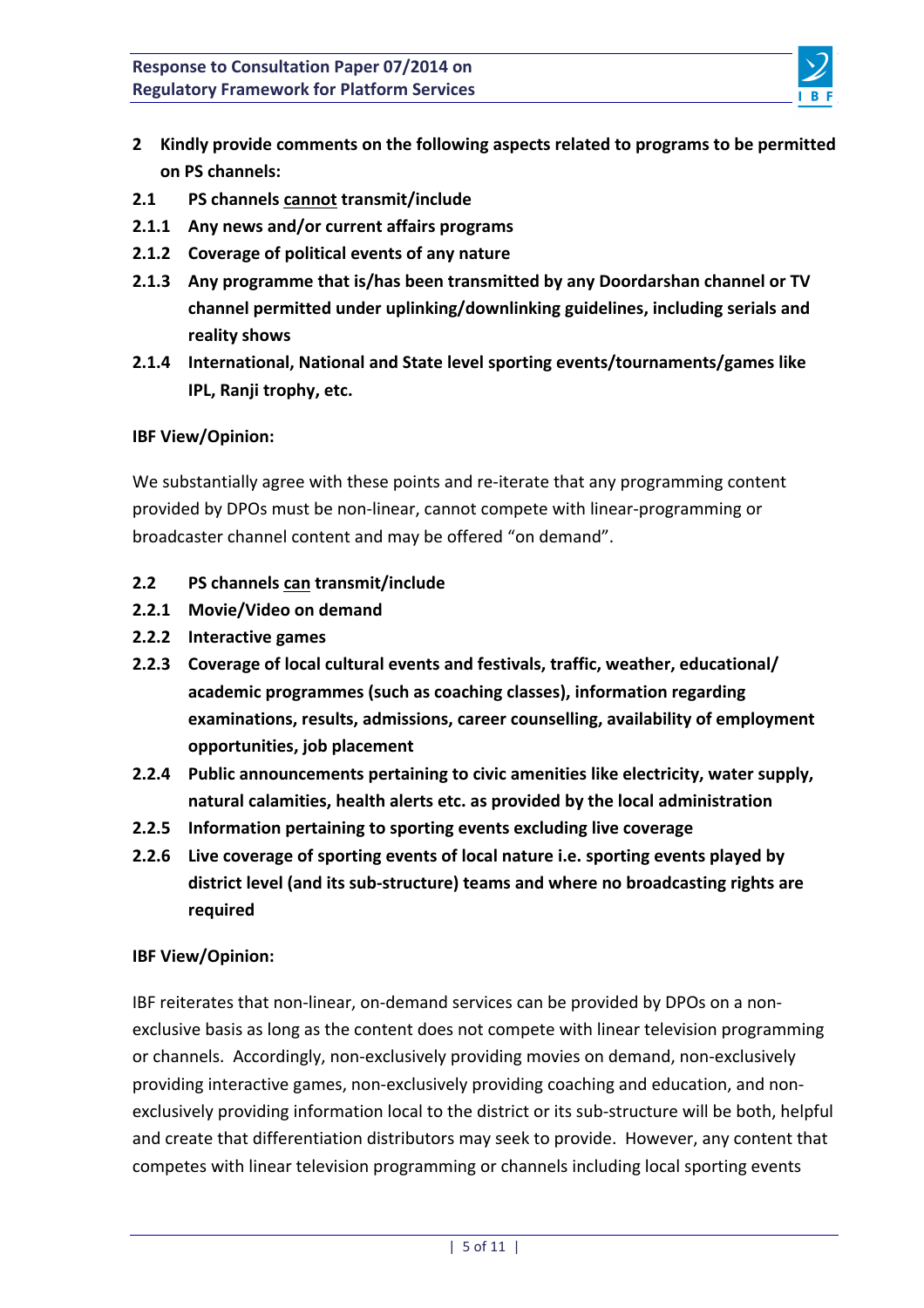

ought to be excluded as this would result in overlaps between what linear television channels provide and what DPOs end up providing.

## **3** What should be periodicity of review to ensure that the PS is not trespassing into the domain of regular TV broadcasters?

### **IBF View/Opinion:**

The substantial challenges DPOs providing non-linear on-demand content, some of which could be as a result of past practices in select instances, would include content piracy, content not appropriately certified or self-regulated and content that directly competes with linear channels. As the number of such DPO channels may pose a challenge, regular spotaudits would initially be necessary. In addition, we suggest that quarterly audits be also conducted to ensure compliance.

4 Should it be mandatory for all DPOs to be registered as Companies under the Companies Act to be allowed to operate PS? If not, how to ensure uniform legal status for all DPOs?

### **IBF View/Opinion:**

As was established in our Preliminary Observations, equity requires that DPOs be subject to the Companies Act and should accordingly be registered with the Registrar of Companies. In fact, we believe that every policy, regulation and law that broadcasters are subjected to should apply to DPOs endeavouring to offer platform services restricted by the suggestions we have made above.

We would also like to suggest that DPOs ought to separate their non-linear on-demand service from their distribution efforts by creating separate legal entities for such activities.

### **5 Views, if any, on FDI limits?**

#### **IBF View/Opinion**:

DPOs are currently allowed 74% foreign direct investment. IBF believes this ought to be increased to 100%. Ensuring comprehensive compliance with the aforesaid recommendations, IBF believes that separate DPO entities responsible for non-linear, ondemand content broadcast ought to also be allowed the same kind of foreign direct investment as the DPOs themselves. In fact, this would align with the related stipulations for broadcasters.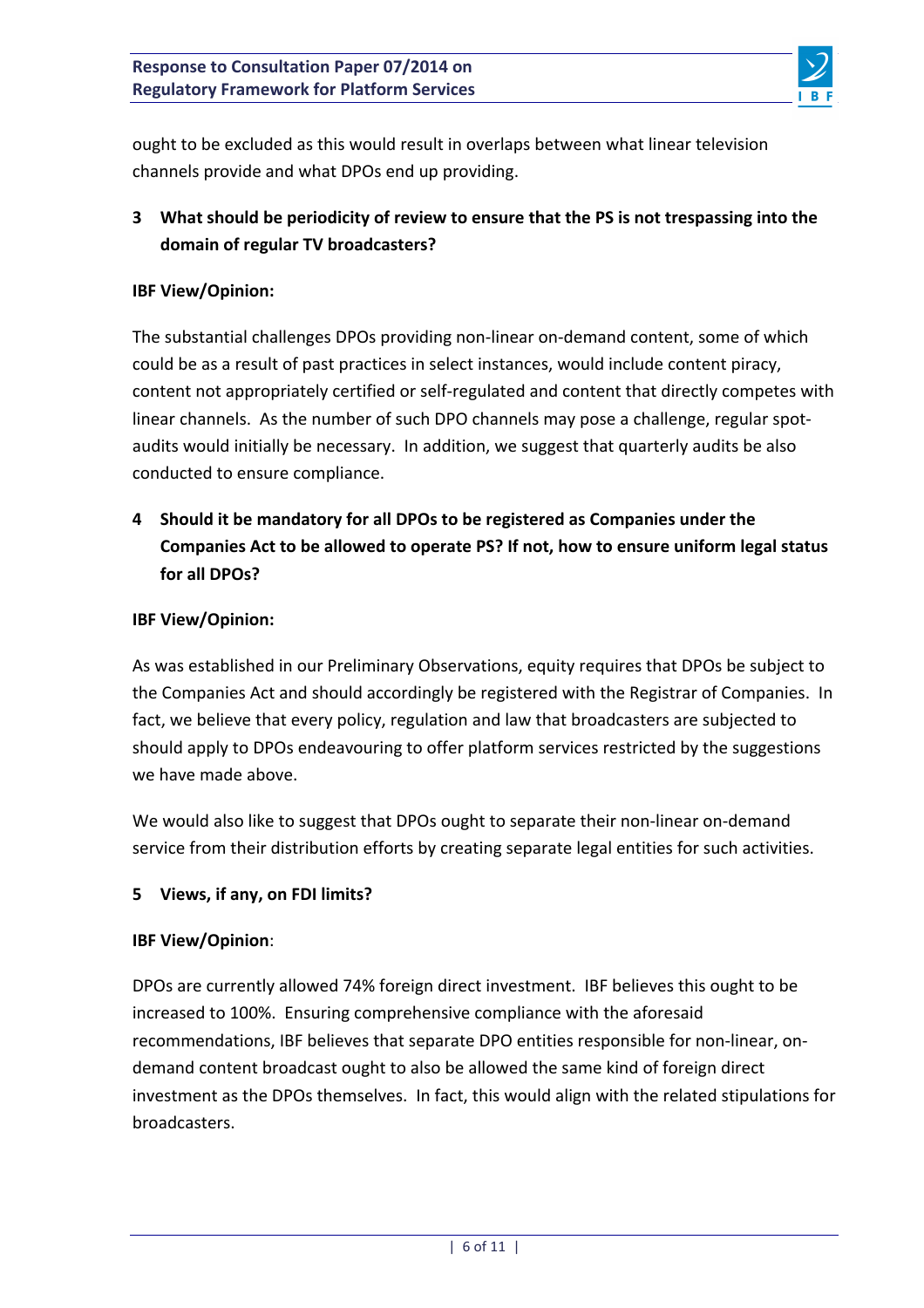

## **6** Should there be any minimum net-worth requirement for offering PS channels? If yes, **then what should it be?**

### **IBF View/Opinion**:

In order to ensure the seriousness and commitment necessary to manage such a business, the suggested separate entity that provides non-linear, on-demand content ought to be subject to a minimum net worth exceeding Rs5 crore.

While the DPO landscape has emerged to become competitive and increasingly professional, select elements may tarnish their effort in this direction. To ensure a level playing field amongst DPOs, we suggest that DPOs are subject to a set of strict measures that deters errant players.

## **7** Do you agree that PS channels should also be subjected to same security clearances/ conditions, as applicable for private satellite TV channels?

### **IBF View/Opinion**:

To reiterate, IBF strongly believes that any participant in the sector ought to be subject to the same set of policies, regulations and laws. While such non-linear, on-demand content and DPO entity will be providing television content, it ought to be subject to the same set of clearances and conditions necessary for companies providing cable and satellite services. This is even more necessary in light of the technological changes the sector is faced with, and the security concerns such channels could pose to industry and Government.

## **8** For the PS channels to be registered with MIB through an online process, what should be the period of validity of registration and annual fee per channel?

### **IBF View/Opinion:**

To ensure that such non-linear, on-demand providing DPOs are able to fulfil compliance, IBF suggests a transition process – registration validity of a year for three years after which it is the same as broadcasters.

## **9 What is your proposal for renewal of permission?**

### **IBF View/Opinion:**

To reiterate, DPOs have emerged as strong, competitive professional players. However, select local cable operators may be continuing errant practices in some areas that ends up tarnishing the entire broadcast distribution sector. A transitory process of annual renewal for three years followed by renewal processes aligned with broadcasters would be ideal.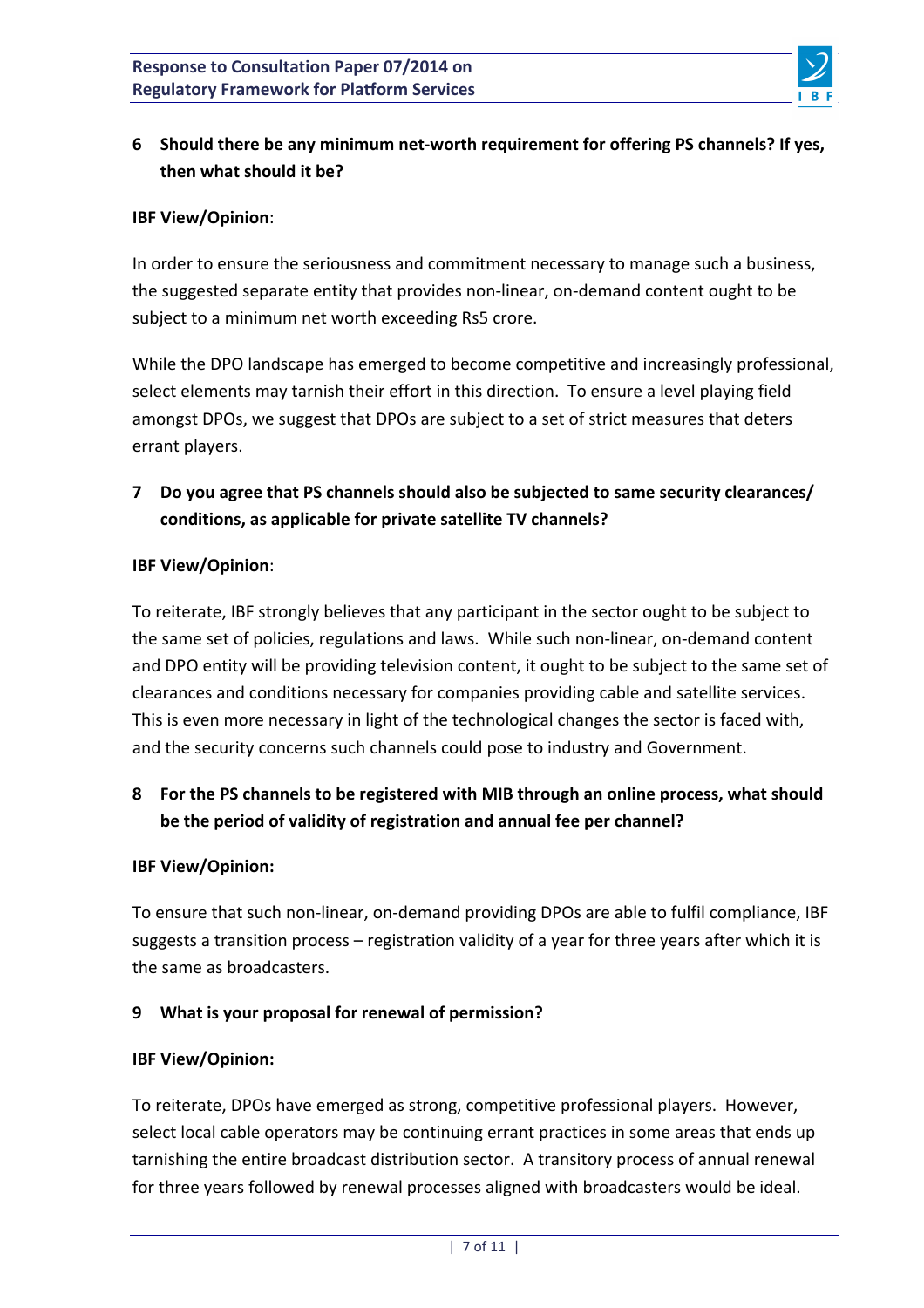

## 10 Should there be any limits in terms of geographical area for PS channels? If yes what **should be these limits.**

### **IBF View/Opinion:**

IBF believes the industry would evolve to having less than 20 DPOs in the next five years. Most of these DPOs will have national presence. As the conduits for distribution and technology availability would allow for a channel, e.g., airing to viewers in Salem District, Tamil Nadu reach viewers in Dispur, Assam seamlessly. As DPOs will be subject to stringent can and cannot do criteria, geographic limits may actually pose a carriage challenge to linear channels and accordingly, ought to be avoided.

## 11 Should there be a limit on the number of PS channels, which can be operated by a **DPO?** If yes, then what should be the limit?

### **IBF View/Opinion:**

As DAS takes effect over the next year, Indian viewers would have access to 500 channels. However, DPOs may not invest in commensurate head end capacities until such time they become economically viable. As this would impose a short-term restriction on how many channels broadcasters would be able to air to a part of the country, DPOs should be restricted to 10% of channels being aired to a region/location until such time, 500+ channel networks become ubiquitously available across the country.

## 12 Do you have any comments on the following obligations/restrictions on DPOs: **12.1** Non-transferability of registration for PS without prior approval of MIB

### **IBF View/Opinion:**

As has been repeatedly responded to, platform services should remain non-transferable to ensure equity of policy, regulation and consequent law.

# **12.2** Prohibition from interconnecting with other distribution networks for retransmission of PS i.e. cannot share or allow the re-transmission of the PS channel **to another DPO**

### **IBF View/Opinion:**

IBF agrees with this position and believes it ought to be strictly enforced.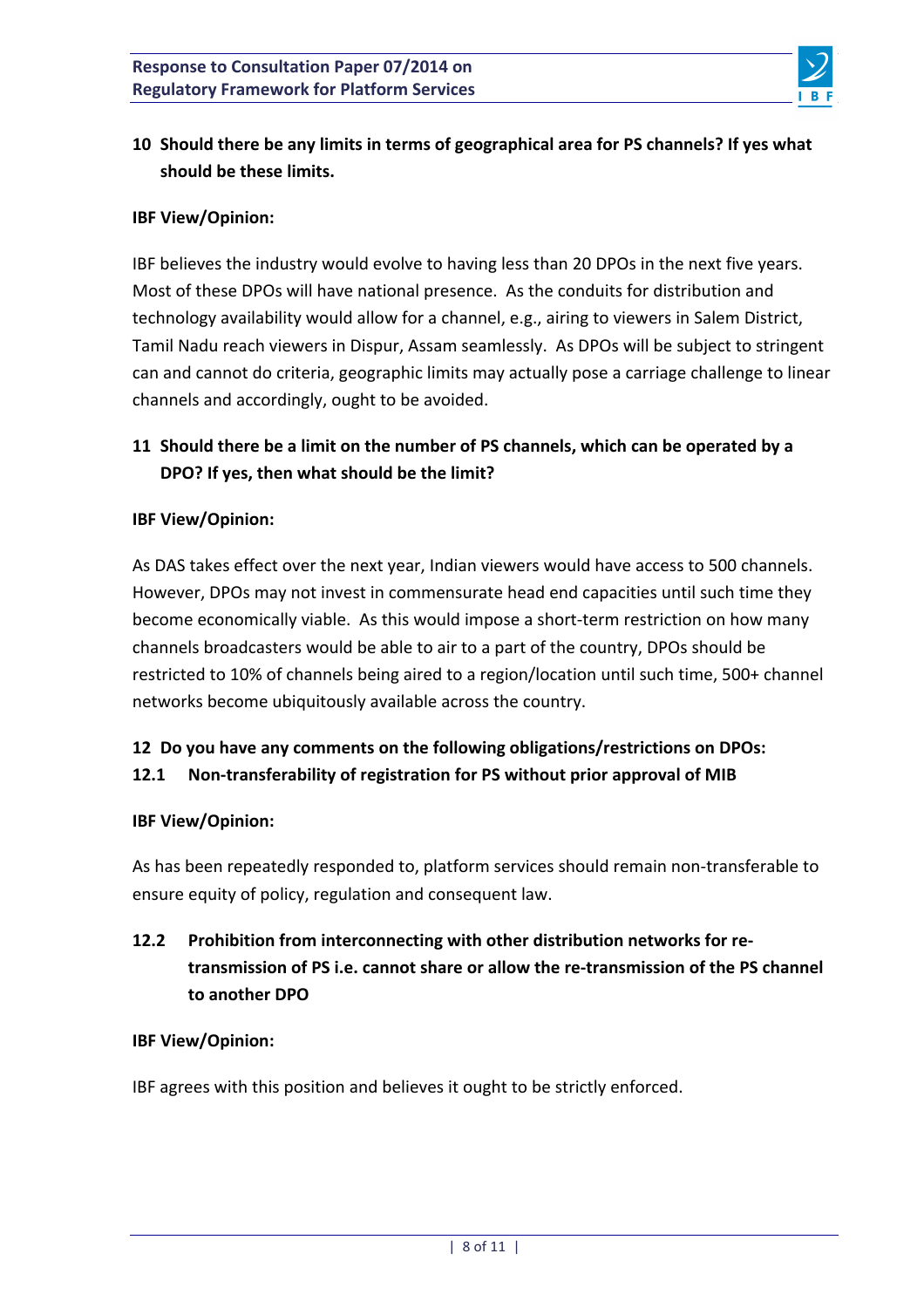

# **12.3** Compliance with the Programme & Advertisement Code and TRAI's Regulations pertaining to QoS and complaint redressal

### **IBF View/Opinion**:

As was clearly stated earlier, DPOs should be restricted from advertising, should comprehensively follow TRAI's QoS regulations and complaint addressing process.

### 13 What other obligations/restrictions need to be imposed on DPOs for offering PS?

### **IBF View/Opinion**:

IBF would like to reiterate that DPOs ought to separate their distribution entity from their non-linear, on-demand platform services.

14 Should DPO be permitted to re-transmit already permitted and operational FM radio channels under suitable arrangement with FM operator? If yes, then should there be any restrictions including on the number of FM radio channels that may be re**transmitted by a DPO?**

### **IBF View/Opinion:**

Subject to commercially negotiated arrangements between DPOs and FM radio channels, all FM non-news channels ought to be allowed to be broadcast by DPOs anywhere they have jurisdiction with no restrictions to number of FM radio channels. IBF does realise that this will make Manipuri FM radio from Ukhrui available to residents of Bangalore. Its implications ought to get considered in the commercial arrangements thereof.

## 15 Please suggest the mechanism for monitoring of PS channel.

## **IBF View/Opinion:**

IBF suggests that the same monitoring mechanisms that broadcasters use  $-$  such as viewership measurement and content self-regulation ought to be used. In addition, spot/ quarterly audits ought to ensue. MIB ought to help create cells necessary to pursue and complete such audits keeping governance in perspective.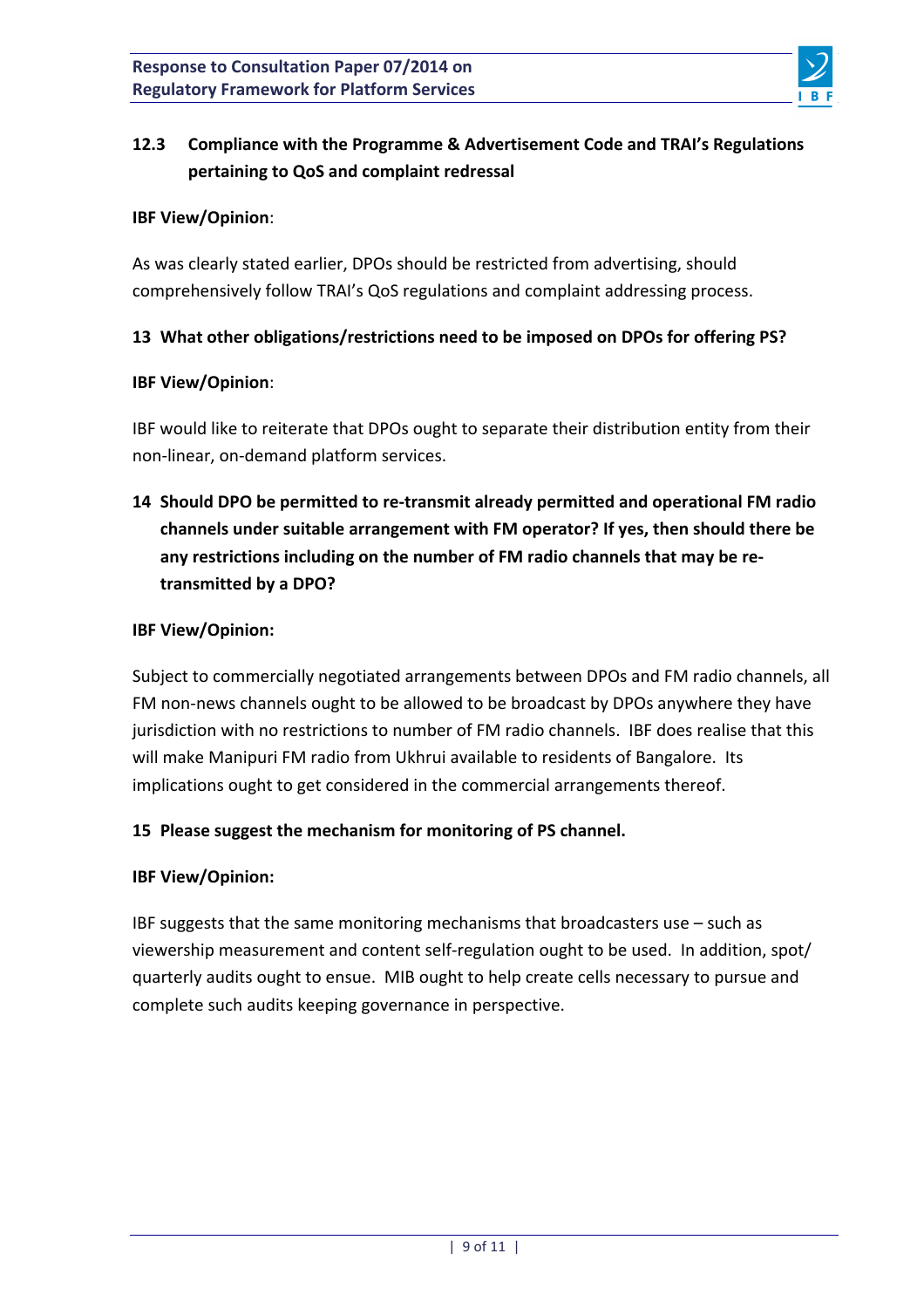

16 Do you agree that similar penal provisions as imposed on TV Broadcasters for violation of the terms and conditions of their permissions may also be imposed on PS? If not, please suggest alternative provisions.

### **IBF View/Opinion:**

To ensure equity, we agree that the same penal provisions for violations of permissions should be imposed on DPOs.

17 What amendments and additional terms & conditions are required in the existing registration/ guidelines/ permission/ license agreements w.r.t. DPOs for regulating the **PS channels?**

### **IBF View/Opinion:**

IBF believes that DPOs that will provide differentiated non-linear and on demand services as restricted by the recommendations above ought to be provided with a level playing field. While the sector is evolving to consolidate in a few players, errant DPOs may blemish serious professional participants. Strict adherence to an organised DPO play in such services requires for appropriate measures to dissuade the few errant players from continuing to tarnish fair play.

**18** What should be the time limit that should be granted to DPOs for registration of the existing PS channels and bring them in conformity with the proposed regulatory **framework once it is notified by MIB?** 

### **IBF View/Opinion:**

IBF believes that DPOs will have to be trained to provide non-linear, on demand broadcasters that are significantly different from the way local channels have operated thus far. IBF believes this will be a yearlong process. Accordingly, DPOs ought to be certified through an established process to be allowed to provide non-linear, on-demand services after which, they ought to be given up to three months to complete registration related processes.